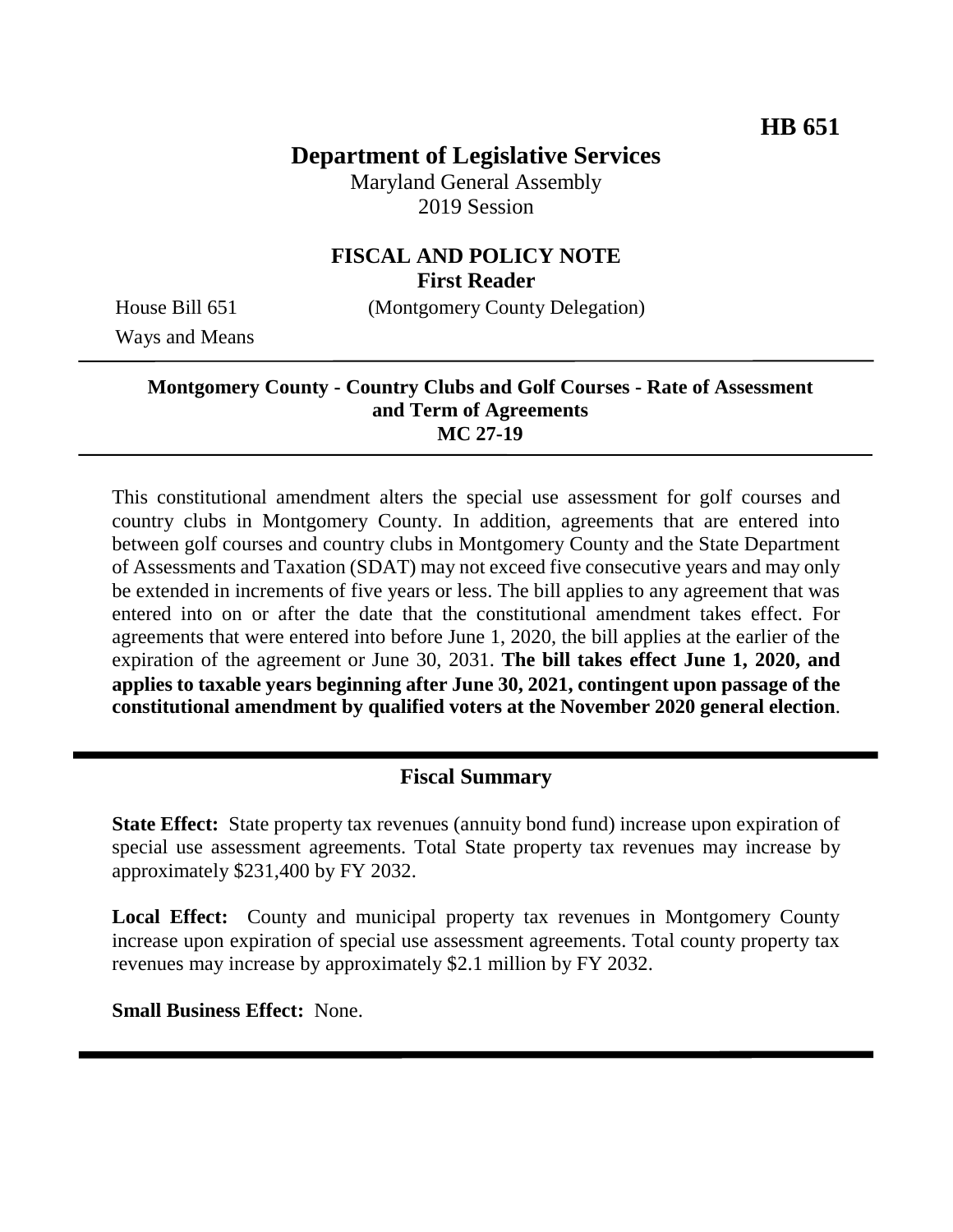### **Analysis**

**Bill Summary:** The bill specifies that land of a golf course or country club in Montgomery County that is actively used as a golf course or country club and meets specified use requirements and has a per acre value of more than \$500,000 is assessed at the difference by which the per acre assessment exceeds \$500,000 and the per acre market value.

**Current Law:** For assessment purposes, property in the State is divided into two classes of property – real and personal – and each property class consists of several subclasses.

Real property is divided into the following subclasses: (1) land that is actively devoted to farm or agricultural use; (2) marshland; (3) woodland; (4) land of a country club or golf course; (5) land that is used for a planned development; (6) rezoned real property that is used for residential purposes; (7) operating real property of a railroad; (8) operating real property of a public utility; (9) specified income producing real property; (10) conservation property; and (11) all other real property that is assessed.

Personal property is divided into the following subclasses: (1) stock in business; (2) distilled spirits; (3) operating personal property of a railroad; (4) operating personal property of a public utility that is machinery or equipment used to generate electricity or steam for sale; (5) all other operating personal property of a public utility; (6) machinery and equipment, other than operating personal property of a public utility, that is used to generate electricity or steam for sale or hot or chilled water for sale that is used to heat or cool a building; and (7) all other personal property that is assessed.

#### *Assessment of Golf Courses and Country Clubs*

A golf course that is open to the public is eligible for a special use assessment if it is located on at least 50 acres of land on which is maintained a regular or championship golf course of at least nine holes.

A country club is eligible for a special use assessment if it (1) has at least 100 members, who pay dues averaging \$50 or more annually for each member; (2) restricts use of its facilities primarily to members, families, and guests; and (3) is located on at least 50 acres of land, on which is maintained a regular or championship golf course of at least nine holes and a clubhouse.

SDAT may make agreements with golf courses and country clubs that specify the manner of assessing the land of a golf course or country club. All of these agreements must contain uniform provisions. An agreement must be for at least 10 consecutive years or for a longer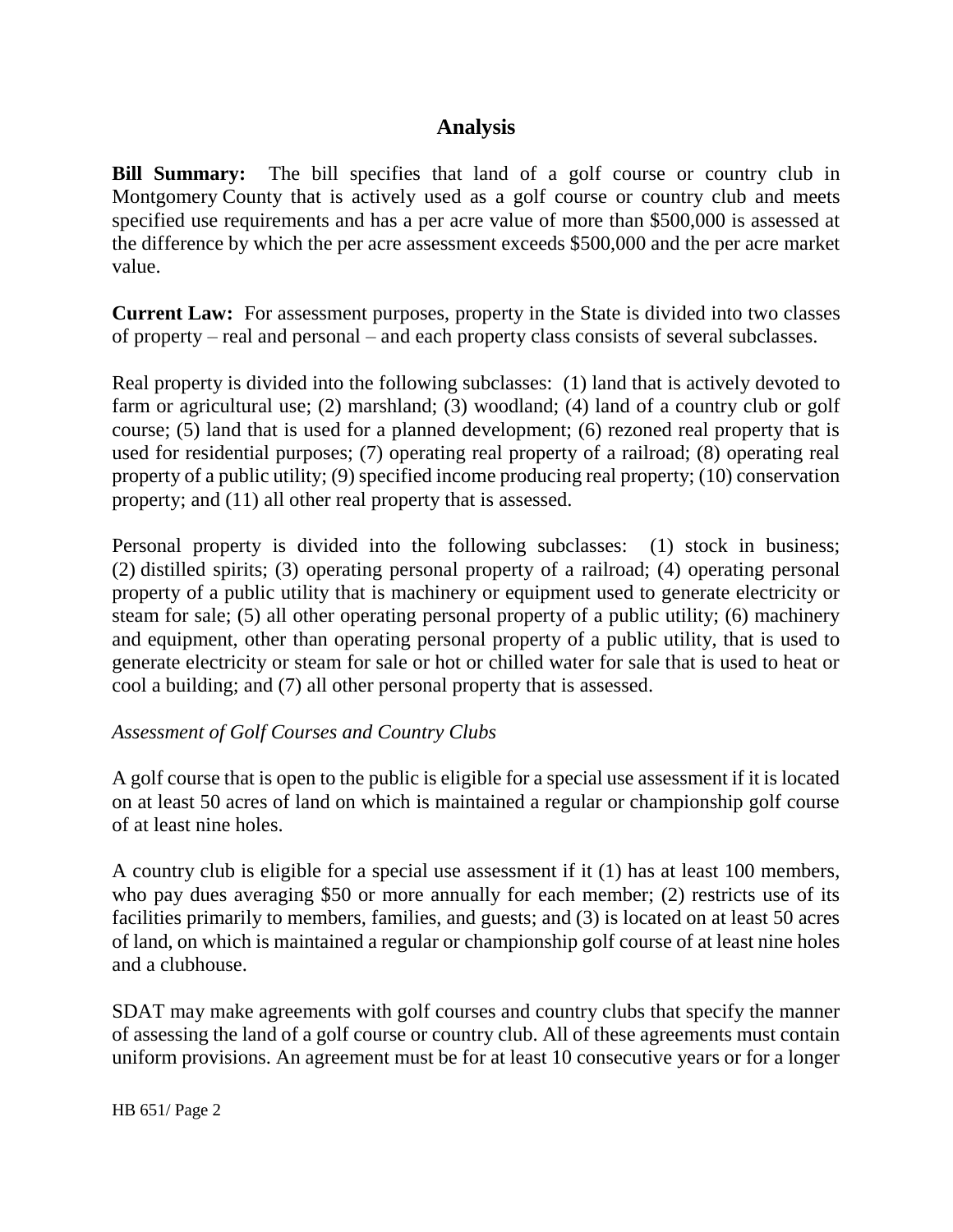period as determined by the golf course or country club and SDAT. An agreement may be extended by increments of at least 5 years.

Except as otherwise provided, land owned by a golf course or country club is typically assessed at \$1,000 per acre, subject to an agreement with SDAT, which is the same rate that is applied to land subject to specified open space easements.

**Background:** The following golf courses and country clubs in Montgomery County have special use assessment agreements with SDAT:

- Argyle Country Club
- Bethesda Country Club
- Chevy Chase Club
- Columbia Country Club
- Congressional Country Club
- Kenwood Golf & Country Club
- Lakewood Country Club
- Manor Country Club
- Members Club at Four Streams
- Montgomery Country Club
- Norbeck Country Club
- Tournament Players Club at Avenel
- Woodmont Country Club
- Cross Creek Golf Club
- Blue Mash Golf Course

**State Fiscal Effect:** As noted, there are currently 15 golf courses and country clubs in Montgomery County that have special use assessment agreements with SDAT. Approximately 3,000 acres of land are currently subject to these agreements. The acreage subject to these agreements is assessed at \$1,000 per acre which results in total land assessment for these golf courses and country clubs of approximately \$3.0 million. SDAT reports that these properties have a total assessment of approximately \$106.1 million. Based on this data, improvements to the land (buildings) and other land that is not used for each course have an assessed value of approximately \$103.1 million. All property belonging to these golf courses and country clubs are valued at market value, except for the 3,000 or so acres subject to the special use assessment. Per acre assessments range from \$12,500 per acre to close to \$1.1 million per acre.

The bill alters how the 3,000 acres of land subject to special use assessment agreements are valued by making these acres subject to market value assessment. If the per acre value of the land is less than \$500,000 per acre, the land will still be assessed at \$1,000 per acre, or the current rate special land use assessment rate. However, if the land has a market value of over \$500,000 per acre, it will be assessed at the difference between \$500,000 per acre and the market rate assessment per acre.

Based on the most recent assessment data from SDAT, there are four golf courses and country clubs (Bethesda, Chevy Chase, Columbia, and Kenwood) that have a per acre assessment of over \$500,000 per acre. The average assessment per acre, after being